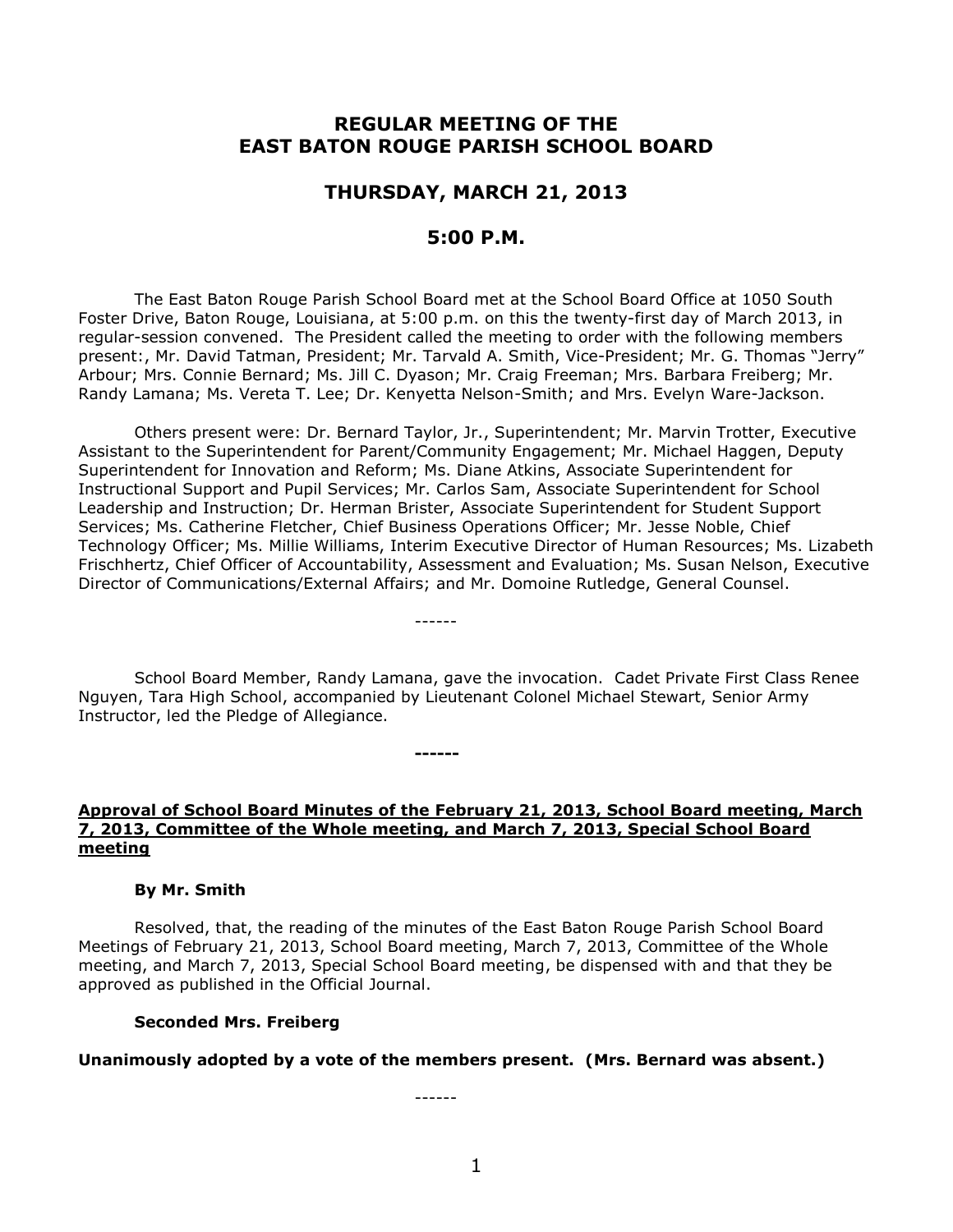## **Adoption of Resolution Regarding I CARE Program's Tobacco Cessation Campaign**

## **By Mrs. Freiberg**

Resolved, that, the East Baton Rouge Parish School Board does hereby adopt a resolution regarding I CARE Program's Tobacco Cessation Campaign. **(A copy of the Resolution has been marked "Official Copy" and placed in the files of the Board.)**

## **Seconded by Mrs. Bernard**

**Unanimously adopted by a vote of all the members.**

**------**

# **Adoption of Resolution Proclaiming the Month of April 2013, as "School Library Month" and April 14-20, 2013 as "National Library Week"**

# **By Mrs. Bernard**

Resolved, that, the East Baton Rouge Parish School Board does hereby adopt a resolution Proclaiming the Month of April 2013, as "School Library Month" and April 14-20, 2013 as "National Library Week." **(A copy of the Resolution has been marked "Official Copy" and placed in the files of the Board.)**

**Seconded by Mr. Lamana**

**Unanimously adopted by a vote of the members present. (Mr. Smith was absent.)**

**------**

# **Approval of Consent Agenda Items, Excluding Items #9, #10, #11, and #12**

## **By Ms. Ware-Jackson**

Resolved, that, the East Baton Rouge Parish School Board does hereby approve the Consent Agenda items, excluding items #9, #10, #11, and #12.

## **Seconded by Mr. Freeman**

**Unanimously adopted by a vote of all the members.**

**------**

*The following items were approved as part of the Consent Agenda:*

**------**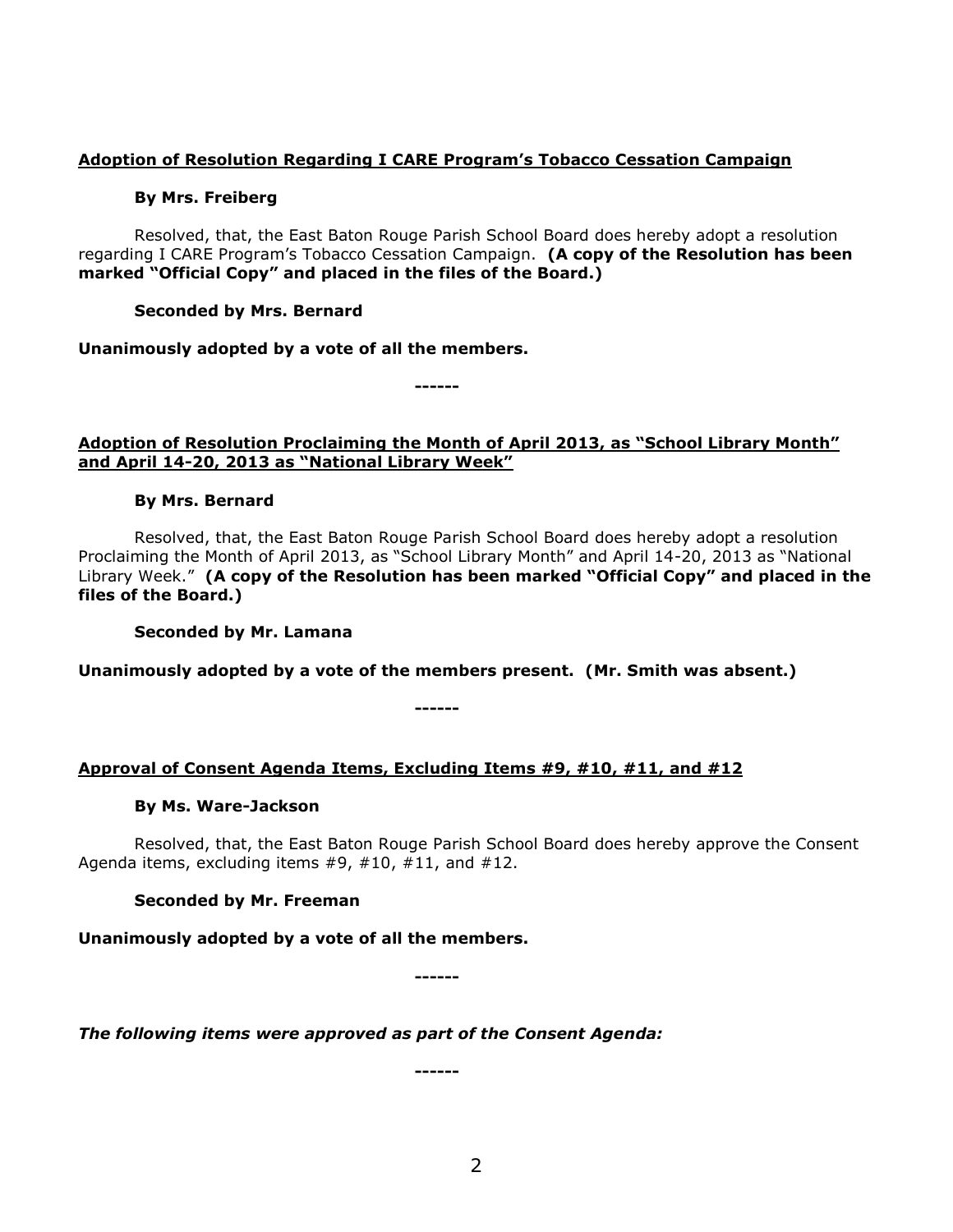# **Items approved by the Committee of the Whole for recommendation to the Board:**

Approval of the following grants under \$50,000.00: The Quality Science and Math Grants in the amount of \$4,800.00. (Recipients: Lai T. Coa, Teacher at Baton Rouge Magnet High School, \$746.00; Angela Delaroderi, Teacher at Shenandoah Elementary School, \$750.00; Louisa Hodges, Teacher at Claiborne Elementary School, \$750.00; Lauren Hutchinson, Teacher at Woodlawn Middle School, \$712.00; Emily Jackson, Teacher at Glen Oaks High School, \$743.00; Maria Shingleton, Teacher at Villa del Rey Elementary School, \$400.00; and Mark Zweig, Teacher at Glasgow Middle School, \$699.00).

Approval of the proposed 2013-2014 School Year Calendar.

------

# *END OF CONSENT AGENDA ITEMS*

**------**

# **Approval of a Salary Schedule**

### **By Mrs. Freiberg**

Resolved, that, the East Baton Rouge Parish School Board does hereby give approval of a salary schedule for principals, assistant principals, teachers, and curriculum support staff with the following changes: Page 3, BA Degree Steps 1 - 10 of 2013 – 2014 Stipend Salary Schedule – 182 Day Teacher (9 Months) – the two emerging categories of the "Demand" areas for 1 and 2 would now become \$50 and the highly effective would be \$350.

## **Seconded by Mrs. Bernard**

## **The vote on the motion was as follows:**

- **Yeas: (9) Mr. Arbour, Mrs. Bernard, Ms. Dyason, Mr. Freeman, Mrs. Freiberg, Mr. Lamana, Mr. Smith, Mr. Tatman, and Mrs. Ware-Jackson**
- **Nays: (1) Dr. Nelson-Smith**
- **Abstained: (1) Ms. Lee**
- **Absent: (0) None**

**The motion was declared adopted.**

**------**

# **Authorization for Staff to Advertise, Accept the Low Bids, and Make the Award of a Contract**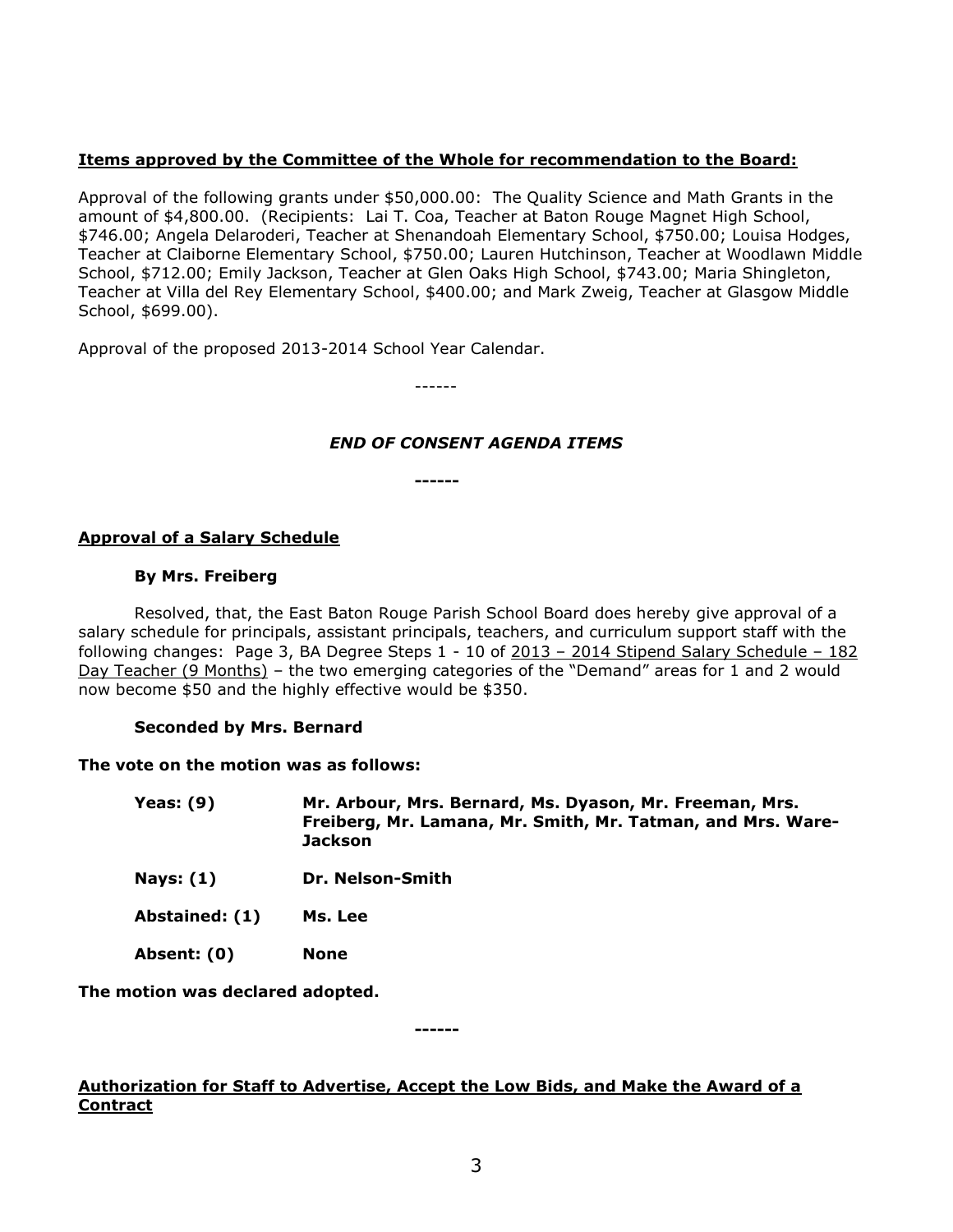#### **By Mr. Freeman**

Resolved, that, the East Baton Rouge Parish School Board does hereby authorize staff to advertise, accept the low bids meeting specifications and make the award of a contract for the relocation and setup of seventeen (17) modular buildings from Lee High School, or reject any and all bids for just cause in accordance with the Louisiana Public Bid Law, Louisiana Revised Statutes, Title 38, Chapter 10.

## **Seconded by Mrs. Freiberg**

### **Discussion followed.**

#### **The following substitute motion was made.**

### **By Ms. Dyason**

Resolved, that, the East Baton Rouge Parish School Board does hereby authorize staff to advertise, accept the low bids meeting specifications and make the award of a contract for the relocation and setup of seventeen (17) modular buildings from Lee High School, or reject any and all bids for just cause in accordance with the Louisiana Public Bid Law, Louisiana Revised Statutes, Title 38, Chapter 10. The elementary schools that receive modular buildings will make it a priority for neighborhood students to return to those schools.

### **The motion failed for a lack of a second.**

### **The vote on the original motion was as follows:**

| <b>Yeas: (10)</b> | Mr. Arbour, Mrs. Bernard, Mr. Freeman, Mrs. Freiberg, Mr.     |
|-------------------|---------------------------------------------------------------|
|                   | Lamana, Ms. Lee, Dr. Nelson-Smith, Mr. Smith, Mr. Tatman, and |
|                   | Mrs. Ware-Jackson                                             |

**Nays: (1) Ms. Dyason**

**Abstained: (0) None**

**Absent: (0) None**

**The motion was declared adopted.**

**------**

## **Approval of a Contract**

#### **By Mr. Freeman**

Resolved, that, the East Baton Rouge Parish School Board does hereby approve Mercer/Express Scripts Pharmacy contract for the period of 02/01/13 through 02/01/16.

#### **Seconded by Mrs. Freiberg**

## **The vote on the motion was as follows:**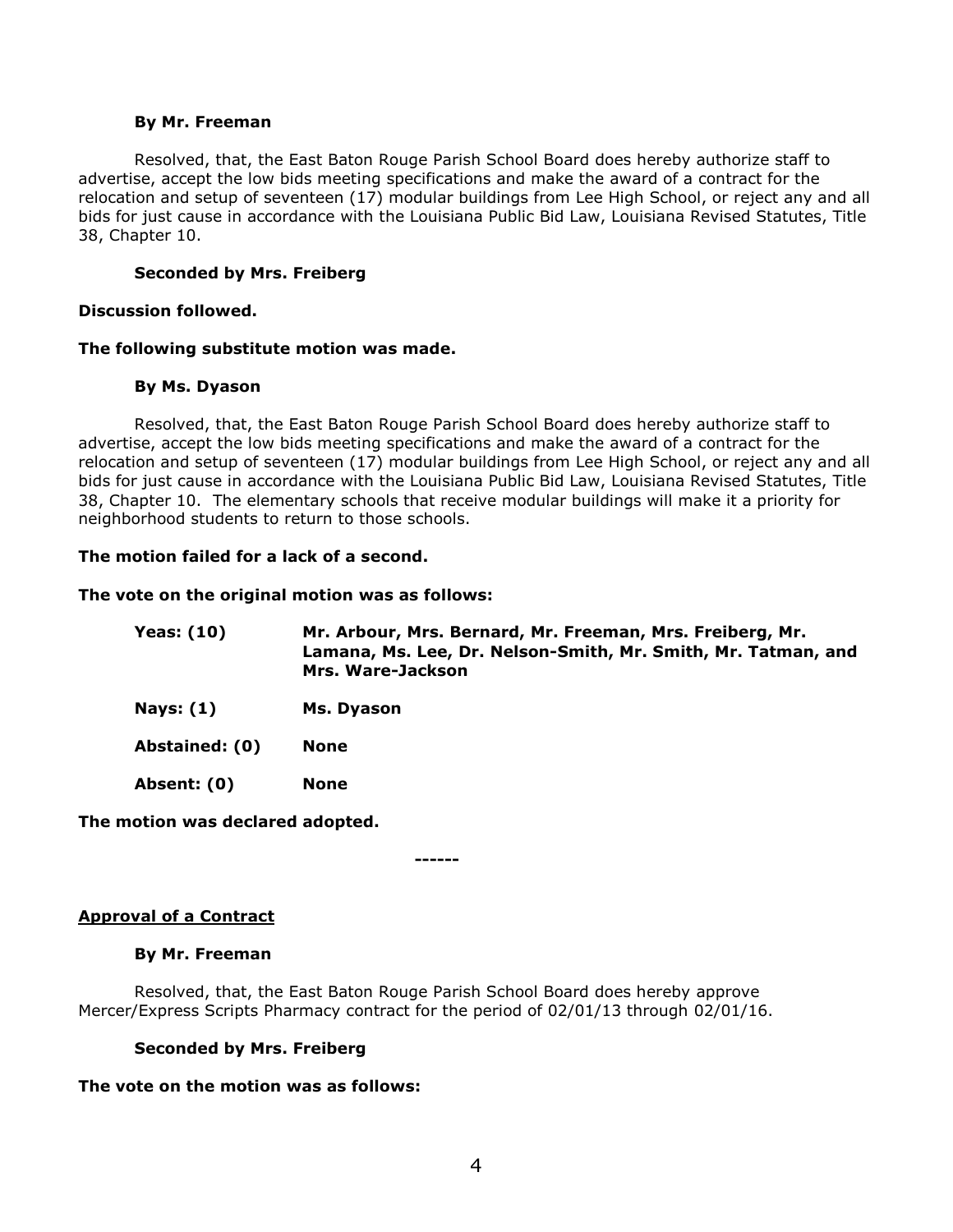| Yeas: $(8)$    | Mr. Arbour, Mrs. Bernard, Mr. Freeman, Mrs. Freiberg, Mr.<br>Lamana, Ms. Lee, Mr. Tatman, and Mrs. Ware-Jackson |
|----------------|-----------------------------------------------------------------------------------------------------------------|
| Nays: $(0)$    | None                                                                                                            |
| Abstained: (2) | Ms. Dyason and Dr. Nelson-Smith                                                                                 |
| Absent: (1)    | Mr. Smith                                                                                                       |

**The motion was declared adopted.**

**------**

# **Approval of Employee Benefit Coverage**

### **By Mr. Lamana**

Resolved, that, the East Baton Rouge Parish School Board does hereby give approval of staff's recommendation for Lincoln Financial Group to provide East Baton Rouge Parish School System employee benefit coverage for Group Basic and Voluntary Life/AD&D, Group Voluntary Short-Term Disability, and Group Voluntary Long-Term Disability.

## **Seconded by Mr. Freeman**

### **Discussion followed.**

### **The following substitute motion was made.**

## **By Mr. Arbour**

Resolved, that, the East Baton Rouge Parish School Board does hereby approve awarding services to Met Life to provide East Baton Rouge Parish School System employee benefit coverage for Group Basic and Voluntary Life/AD&D, Group Voluntary Short-Term Disability, and Group Voluntary Long-Term Disability.

#### **Seconded by Dr. Nelson-Smith**

## **The vote on the substitute motion was as follows:**

| Yeas: $(5)$      | Mr. Arbour, Mr. Lamana, Ms. Lee, Dr. Nelson-Smith, and Mr.<br>Smith |
|------------------|---------------------------------------------------------------------|
| <b>Nays: (2)</b> | Mr. Freeman and Mrs. Freiberg                                       |
| Abstained: (3)   | Ms. Dyason, Mr. Tatman, and Mrs. Ware-Jackson                       |
| Absent: (1)      | Mrs. Bernard                                                        |

**The substitute motion failed.**

## **The vote on the original motion was as follows:**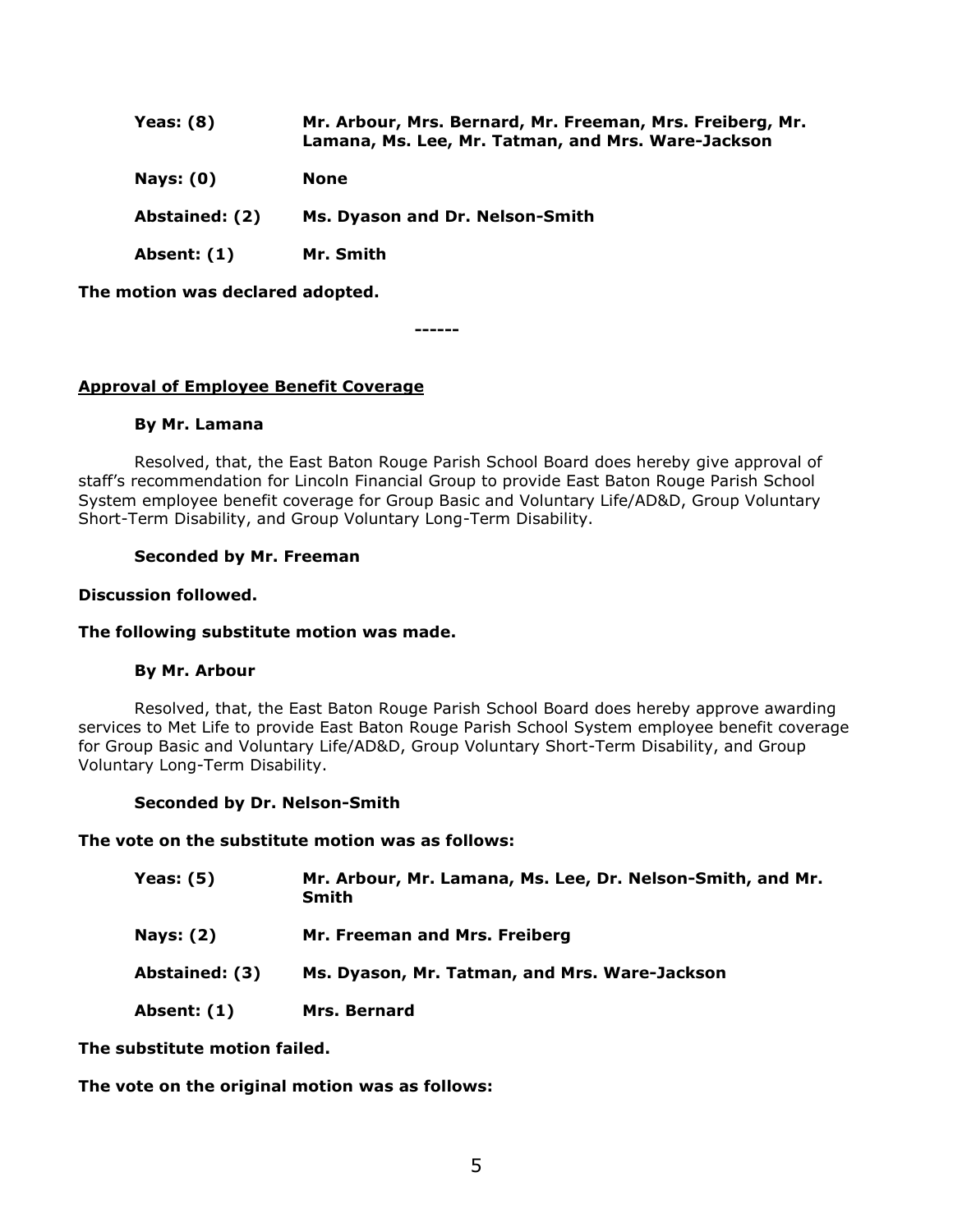| Yeas: $(6)$      | Mrs. Bernard, Mr. Freeman, Mrs. Freiberg, Mr. Lamana, Mr.<br><b>Tatman, and Mrs. Ware-Jackson</b> |
|------------------|---------------------------------------------------------------------------------------------------|
| <b>Nays: (4)</b> | Mr. Arbour, Ms. Lee, Dr. Nelson-Smith, and Mr. Smith                                              |
| Abstained: (1)   | Ms. Dyason                                                                                        |
| Absent: (0)      | None                                                                                              |

**The original motion was declared adopted.**

**Authorization to Establish Lee High School as Dedicated Magnet Program**

**------**

### **By Mrs. Freiberg**

Resolved, that, the East Baton Rouge Parish School Board does hereby give authorization to establish Lee High School as a dedicated magnet program beginning in August, 2013.

### **Seconded by Mr. Lamana**

### **Unanimously adopted by a vote of all the members.**

**------**

## **Authorization to Establish Superintendent's Academies**

#### **By Mr. Lamana**

Resolved, that, the East Baton Rouge Parish School Board does hereby give authorization to establish Superintendent's Academies throughout the parish, locations to be determined, beginning in August, 2013.

#### **Seconded by Ms. Lee**

## **Unanimously adopted by a vote of all the members.**

# **Authorization to Begin Planning for Establishment of a Laboratory School**

**------**

#### **By Mrs. Freiberg**

Resolved, that, the East Baton Rouge Parish School Board does hereby authorize staff to begin planning the establishment of a laboratory school to be modeled after LSU's Laboratory School by reconfiguring Mayfair Middle School. The cost of planning is estimated at \$190,000. The program is to begin August, 2013.

#### **Seconded by Ms. Lee**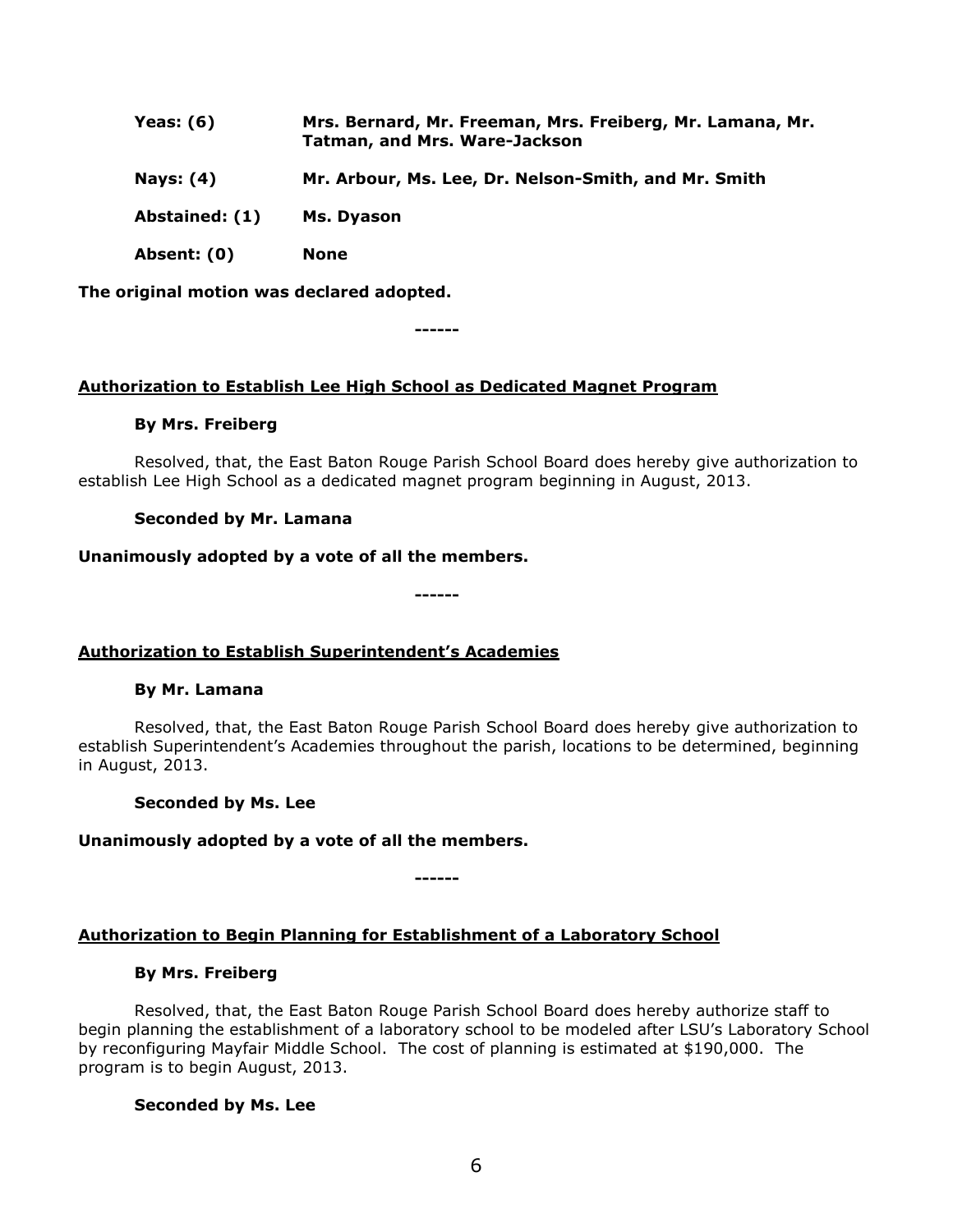# **Discussion followed.**

### **The following substitute motion was made.**

## **By Mrs. Bernard**

Resolved, that, the East Baton Rouge Parish School Board does hereby approve to defer this item to the Committee of the Whole on April 4, 2013.

## **Seconded by Mr. Smith**

**The motion was withdrawn by the originator and seconder.**

### **Call the Question**

**By Ms. Lee**

**The vote on the motion was as follows:**

| Yeas: (7)        | Mrs. Bernard, Mr. Freeman, Ms. Lee, Dr. Nelson-Smith, Mr.<br>Smith, Mr. Tatman, and Mrs. Ware-Jackson |
|------------------|-------------------------------------------------------------------------------------------------------|
| <b>Nays: (4)</b> | Mr. Arbour, Ms. Dyason, Mrs. Freiberg, and Mr. Lamana                                                 |
| Abstained: (0)   | None                                                                                                  |
| Absent: (0)      | None                                                                                                  |
|                  |                                                                                                       |

**The motion failed.**

**Discussion continued.**

## **The following substitute motion was made.**

#### **By Mr. Arbour**

Resolved, that, the East Baton Rouge Parish School Board does hereby give approval to close Mayfair Middle School effective the end of this school year. The Board authorizes moving forward with planning a LSU Laboratory School model. Plans to reassign the students at Mayfair Middle School will be brought to the Board by staff when they are ready to make recommendations to the Board.

## **Seconded by Mrs. Bernard**

### **The vote on the substitute motion was as follows:**

| <b>Yeas: (9)</b> | Mr. Arbour, Mrs. Bernard, Mr. Freeman, Mrs. Freiberg, Ms. Lee,<br>Dr. Nelson-Smith, Mr. Smith, Mr. Tatman, and Mrs. Ware-Jackson |
|------------------|----------------------------------------------------------------------------------------------------------------------------------|
| Nays: (1)        | Mr. Lamana                                                                                                                       |
| Abstained: (1)   | Ms. Dyason                                                                                                                       |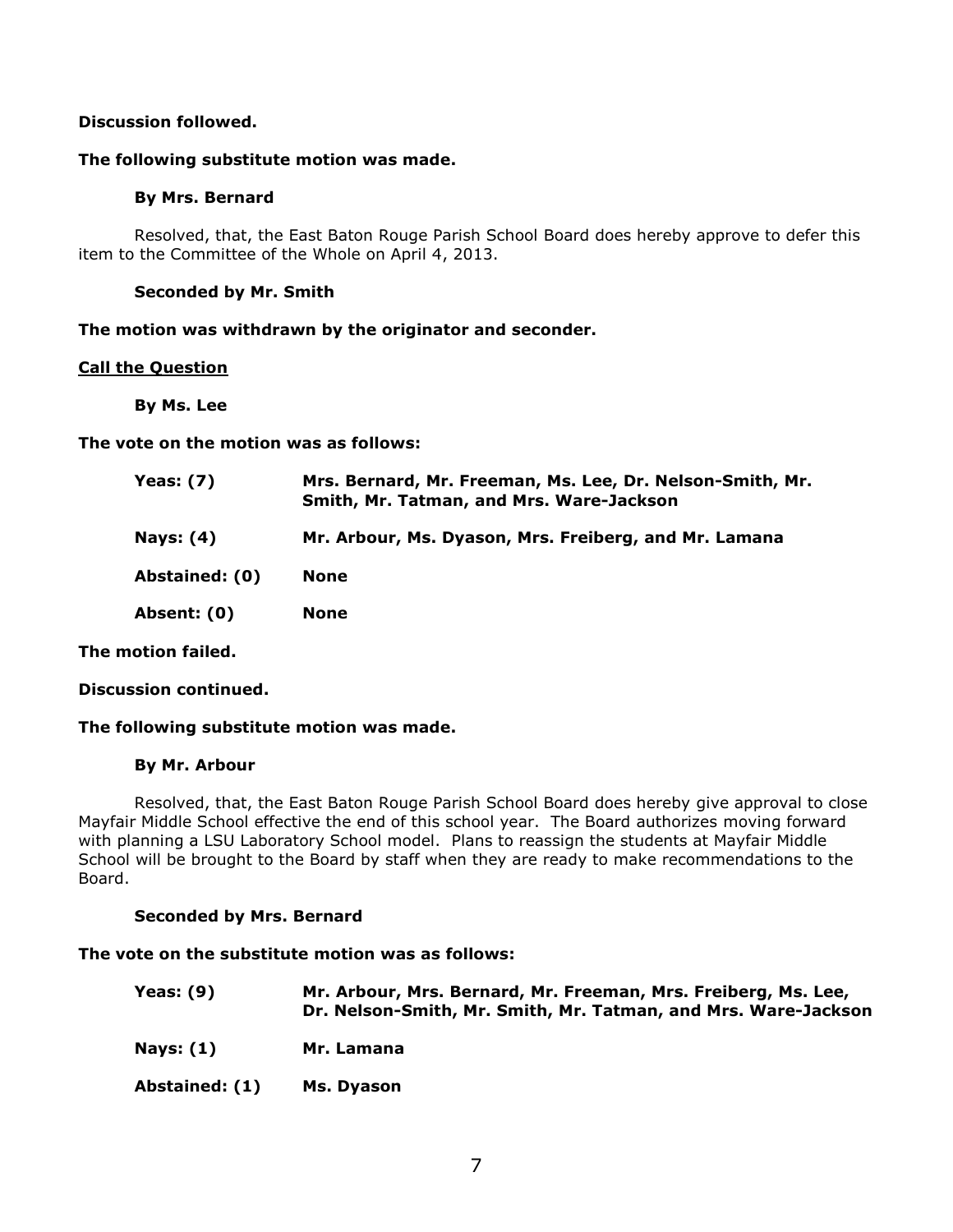**Absent: (0) None**

**The substitute motion was declared adopted.**

**------**

# **Authorization to Implement the Scotlandville Family of Schools**

## **By Ms. Ware-Jackson**

Resolved, that, the East Baton Rouge Parish School Board does hereby give authorization regarding the implementation of the Scotlandville Family of Schools. Implementation to begin August, 2013.

## **Seconded by Mrs. Freiberg**

### **Unanimously adopted by a vote of all the members.**

**------**

# **Authorization to Plan and Implement an Expanded Pre-K Program**

### **By Mr. Freeman**

Resolved, that, the East Baton Rouge Parish School Board does hereby authorize the planning and implementation of an expanded Pre-K program by reconfiguring Delmont Elementary School and relocating Wyandotte and Rosenwald Pre-K centers.

## **Seconded by Ms. Ware-Jackson**

## **The vote on the motion was as follows:**

| Yeas: (10) | Mr. Arbour, Mrs. Bernard, Ms. Dyason, Mrs. Freiberg, Mr.      |
|------------|---------------------------------------------------------------|
|            | Lamana, Ms. Lee, Dr. Nelson-Smith, Mr. Smith, Mr. Tatman, and |
|            | Mrs. Ware-Jackson                                             |

**Nays: (0) None**

- **Abstained: (1) Mr. Freeman**
- **Absent: (0) None**

**The motion was declared adopted.**

**------**

## **Authorization to Expand Belfair Montessori**

**By Mr. Freeman**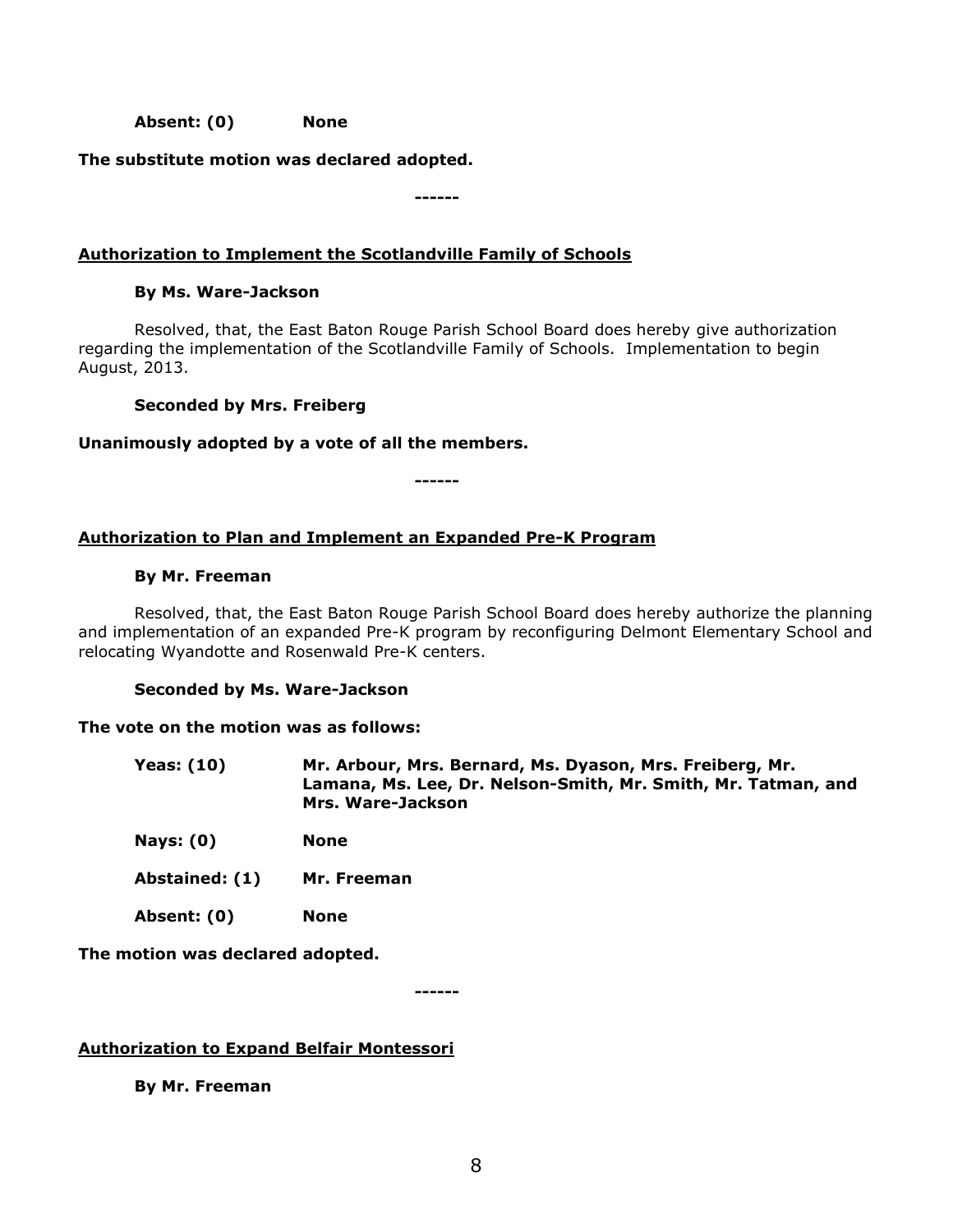Resolved, that, the East Baton Rouge Parish School Board does hereby authorize expanding Belfair Montessori to include a sixth grade component beginning August, 2013, a  $7<sup>th</sup>$  grade component beginning in August, 2014, and an  $8<sup>th</sup>$  grade component in August, 2015.

### **Seconded by Mrs. Bernard**

**The vote on the motion was as follows:**

| Yeas: $(9)$    | Mr. Arbour, Mrs. Bernard, Ms. Dyason, Mrs. Freiberg, Ms. Lee, Dr.<br>Nelson-Smith, Mr. Smith, Mr. Tatman, and Mrs. Ware-Jackson |
|----------------|---------------------------------------------------------------------------------------------------------------------------------|
| Nays: $(1)$    | Mr. Lamana                                                                                                                      |
| Abstained: (1) | Mr. Freeman                                                                                                                     |
| Absent: (0)    | <b>None</b>                                                                                                                     |

**The motion was declared adopted.**

**------**

### **Authorization to Reconfigure Alternative Education Programing and Service Delivery**

#### **By Ms. Lee**

Resolved, that, the East Baton Rouge Parish School Board does hereby give authorization to reconfigure alternative education programing and service delivery. The reconfigured programing will begin in August, 2013.

#### **Seconded by Mr. Smith**

#### **The vote on the motion was as follows:**

| Yeas: $(4)$    | Ms. Lee, Dr. Nelson-Smith, Mr. Smith, and Mr. Tatman                                       |
|----------------|--------------------------------------------------------------------------------------------|
| Nays: $(1)$    | Mr. Arbour                                                                                 |
| Abstained: (6) | Mrs. Bernard, Ms. Dyason, Mr. Freeman, Mrs. Freiberg, Mr.<br>Lamana, and Mrs. Ware-Jackson |
| Absent: (0)    | None                                                                                       |

**The motion failed.**

**Discussion followed.**

### **The following motion was made.**

## **By Mrs. Freiberg**

Resolved, that, the East Baton Rouge Parish School Board does hereby defer this item to the Committee of the Whole on April 4, 2013.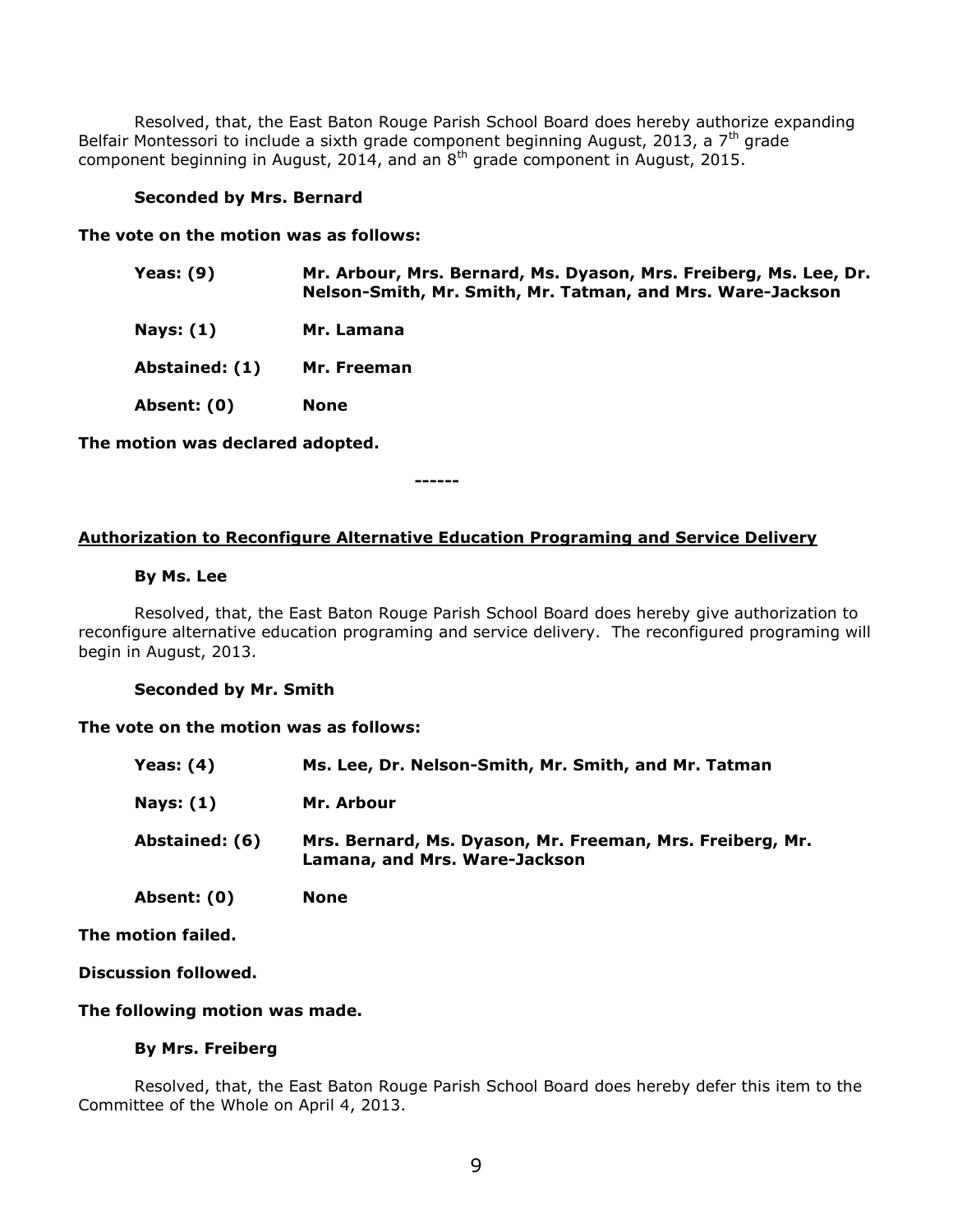# **Seconded by Ms. Dyason**

# **Unanimously adopted by a vote of all the members.**

**------**

# **Authorization to Finalize and Execute a Licensing Contract**

## **By Mr. Arbour**

Resolved, that, the East Baton Rouge Parish School Board does hereby give authorization to finalize and execute a licensing contract for schools with LRG Prep, L.L.C.

## **Seconded by Mr. Smith**

### **Unanimously adopted by a vote of all the members.**

**------**

# **Authorization for Superintendent and Board Vice President to Request, Negotiate, and Execute a Contract**

### **By Mr. Smith**

Resolved, that, the East Baton Rouge Parish School Board does hereby give authorization to the Superintendent and Board Vice President to request, negotiate, and execute a professional services contract for governmental relations services and related matters.

#### **Seconded by Ms. Ware-Jackson**

#### **The vote on the motion was as follows:**

| Yeas: (8)        | Mr. Arbour, Mrs. Bernard, Mr. Freeman, Mrs. Freiberg, Mr.<br>Lamana, Ms. Lee, Mr. Smith, and Mrs. Ware-Jackson |
|------------------|----------------------------------------------------------------------------------------------------------------|
| <b>Nays: (0)</b> | None                                                                                                           |
| Abstained: (2)   | Ms. Dyason, and Mr. Tatman                                                                                     |
| Absent: (1)      | Dr. Nelson-Smith                                                                                               |
|                  |                                                                                                                |

**The motion was declared adopted.**

**------**

## **Authorization to Implement a One-Time Salary Schedule Adjustment**

**By Mr. Smith**